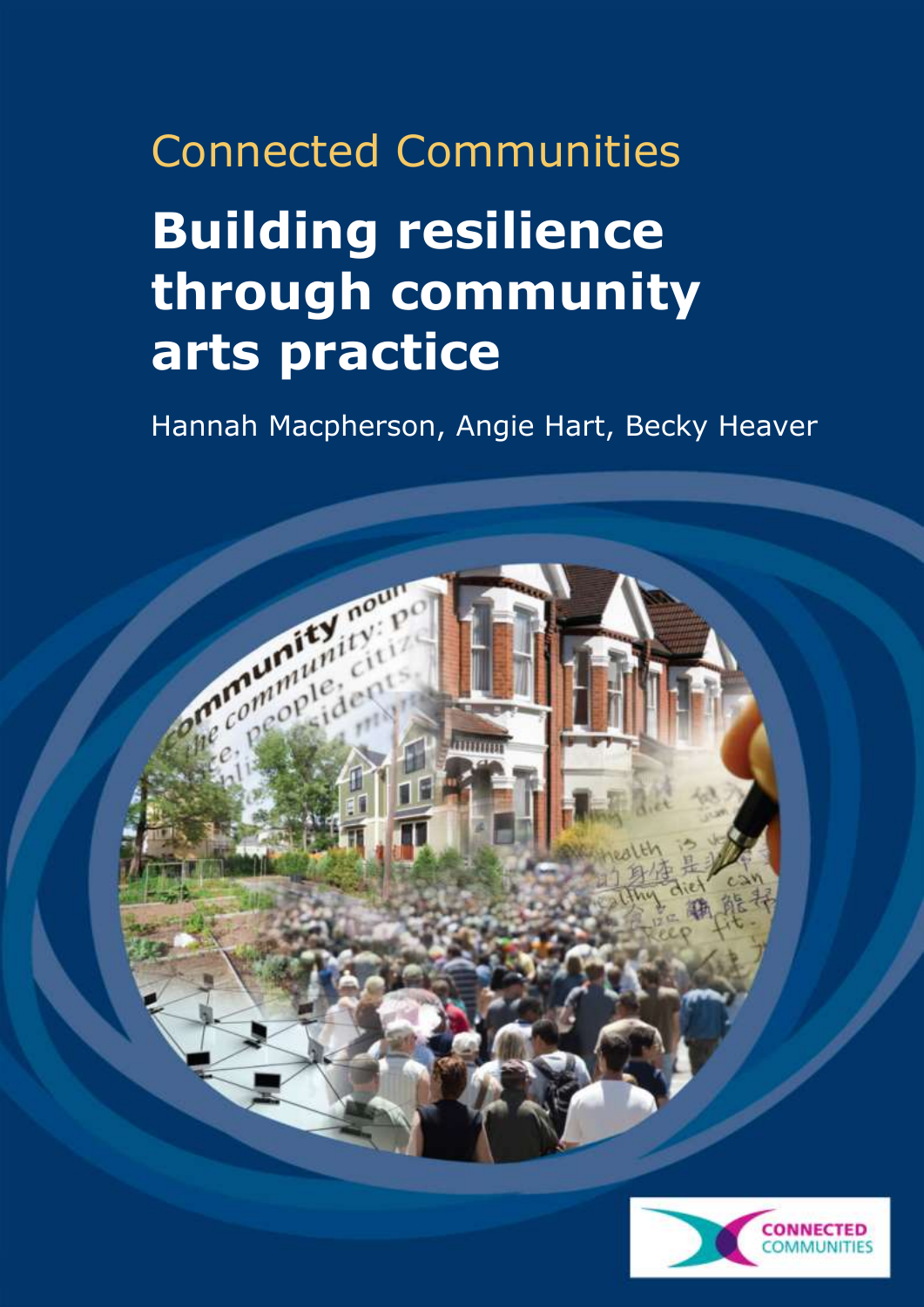**Building resilience through collaborative community arts practice: a scoping study with disabled young people and those facing mental health complexity**

# **Executive Summary**

This scoping study has involved the delivery of weekly resilience-building arts workshops for young people and a review of associated 'arts for resilience' literature. We found a significant existing evidence base which links visual arts practice to individual and community resilience (over 190 related references). This is dispersed across a number of disciplinary fields including art therapy, social work, community health, cultural policy and geographies of health. Key recent publications in the 'arts for health' and 'arts for community well-being' research literature have also been linked to this review of 'arts for resilience'. The researchers contributed to the evidence base through developing a program of arts workshops and evaluating these in terms of their resilience benefits. They found that even short-term visual arts interventions can have a significant impact on young people's resilience. Further research is required to explore in more depth: what constitutes resilience amongst people with learning difficulties and how this links with prior research definitions of resilience; the longer-term resilience benefits of arts participation; the most cost-effective modes of delivering arts for resilience amongst young people with complex needs; the appropriateness of existing scales and measures of resilience for evaluating the impact of arts interventions with young people with complex needs.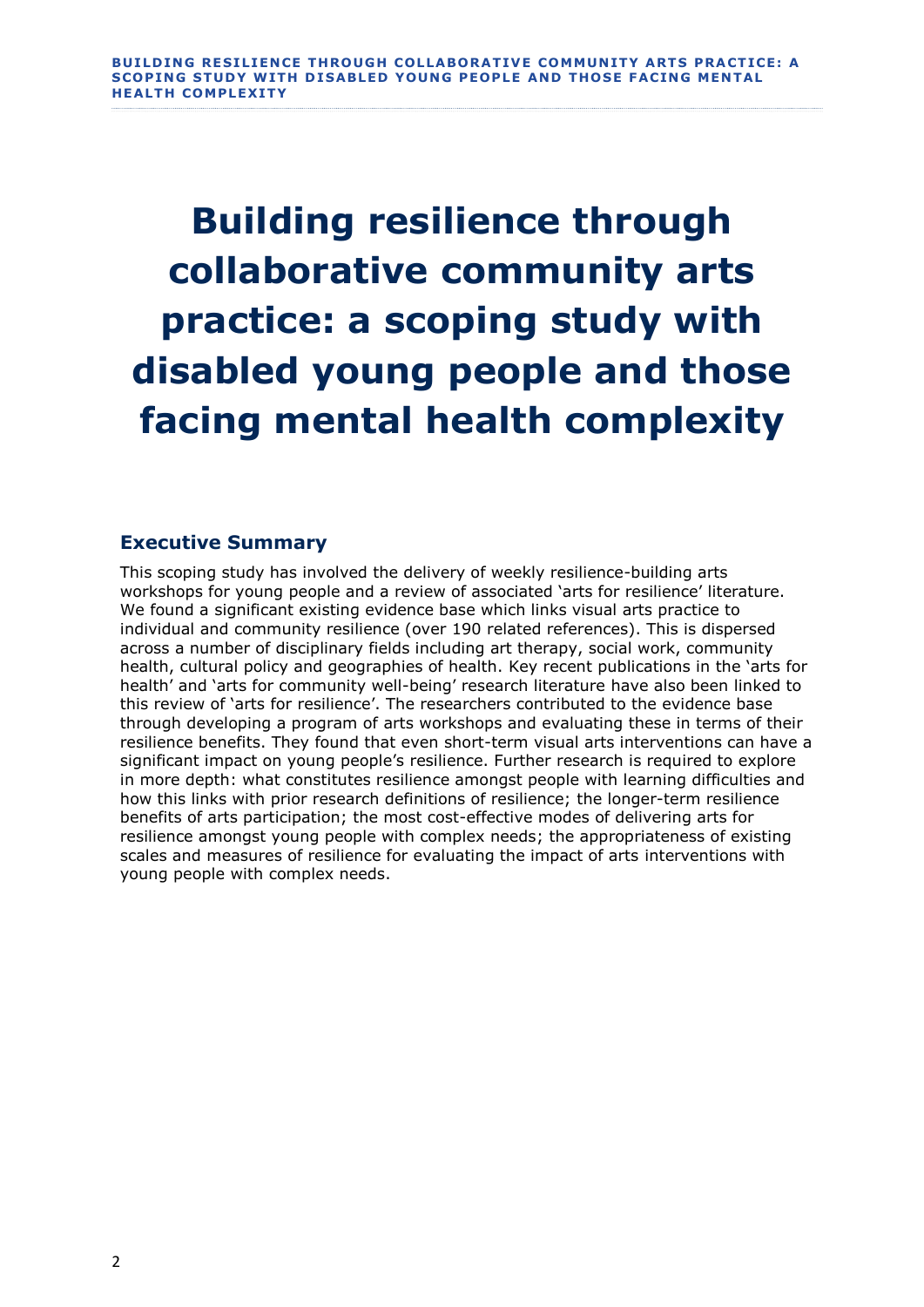## **Researchers and Project Partners**

Hannah Macpherson, Angie Hart, Becky Heaver, Sue Winter, Sam Taylor, BoingBoing, Art in Mind, Amaze, The International Centre of Art for Social Change

## **Key words**

Visual arts, community arts, resilience, arts for well-being, young people, learning disability, mental health, social exclusion



**Artwork and activities conducted as part of the visual arts for resilience research project. Photo credit Emily Gagnon.**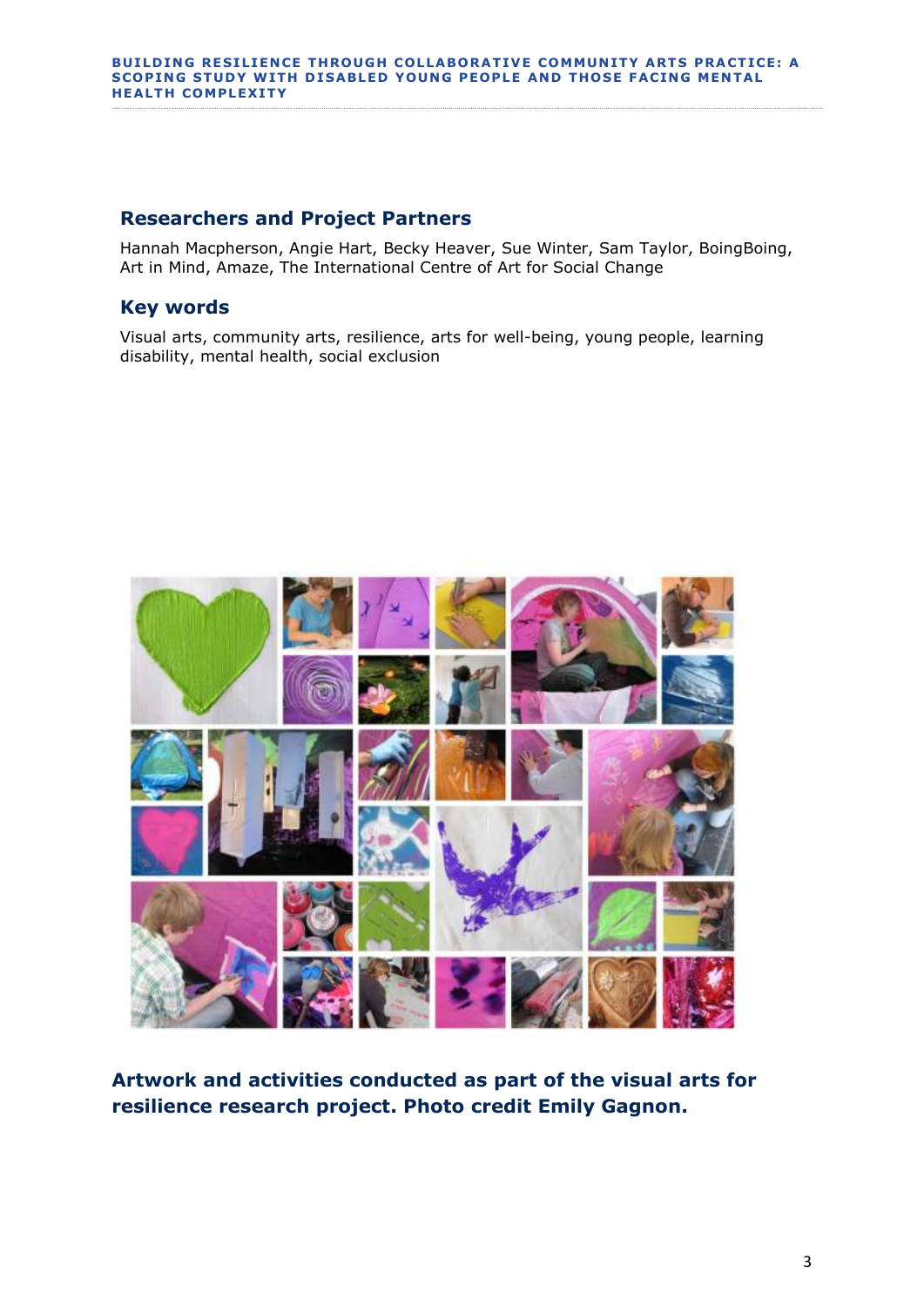# **Building resilience through collaborative community arts practice**

# **Introduction**

This Connected Communities Programme (CCP) funded study explored how visual arts practices build resilience amongst disabled young people and young people facing mental health challenges. Our research involved the following:

- A systematic review of existing research findings (over 190 articles and books) in the field of resilience, community well-being and visual arts practice. This drew on academic literature in the fields of resilience, disability studies, arts for health, art therapy and geographies of health, and community and policy websites. An expert advisory panel informed the framework for this review<sup>i</sup>.
- The co-design and delivery of 10 weekly arts for resilience workshops for young, socially-excluded people who experience mental health complexity and/or learning difficulty aged between 16 and 25. Workshops were held in conjunction with our community partners (9 out of 10 recruits had sustained attendance)
- On-going community co-learning and evaluation of the workshops through participant observation, weekly reflective meetings with the facilitator, PI researcher and support workers.
- An art exhibition held at the Phoenix Arts Centre, Brighton. Family members and the public were able to view young people's art work and learn more about resilience research (over 50 attendees).
- One focus group and 9 semi-structured interviews conducted with project participants to reflect on the resilience benefits of the workshops.
- Initial development of an accessible 'tick box' resilience questionnaire that is appropriate to a diversity of participants, including people with learning difficulty.
- A practitioner workshop on 'Building resilience through community visual arts' on Friday 12 October, 2012, at Community Base, Brighton. This shared project learning, a draft of this report and pooled practitioner knowledge. Representatives from the Arts Council, art therapists, commissioners, young people, parents and adult practitioners in the South East attended.
- Research and practitioner publications including: a film of the project; one journal discussion piece on impact (Macpherson et al., in preparation); an extended version of this report (in preparation, to be submitted to the Journal of Social Work); the co-development by young people, adult community partners and academics of a 'visual arts for resilience' practitioner resource which includes practical advice on how to conduct arts for resilience activities [\(www.boingboing.org.uk\)](http://www.boingboing.org.uk/).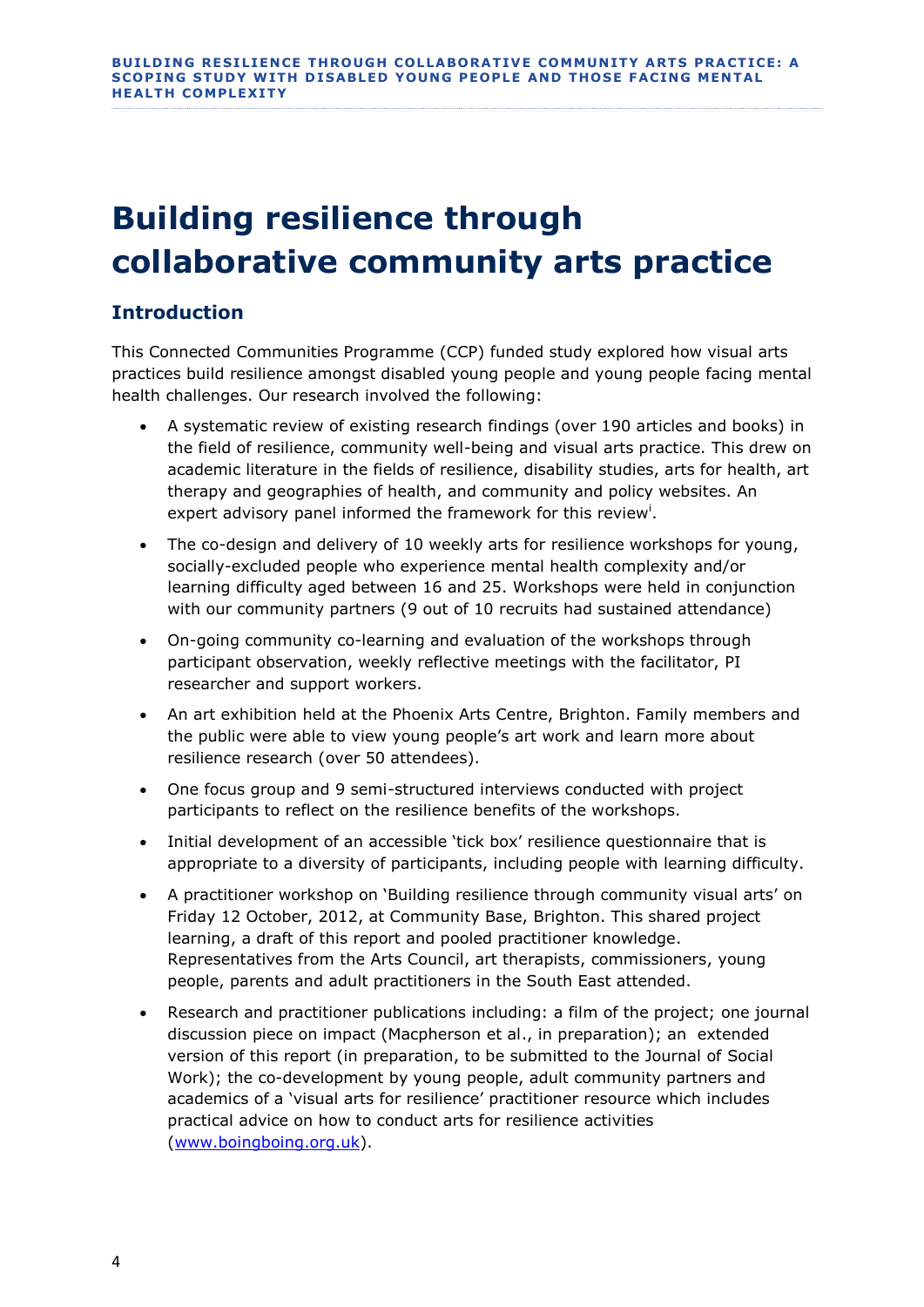# **What is resilience?**

In this project 'resilience' is understood as a capacity to do well despite adverse experience, and 'community resilience' is understood to be an integral element of that capacity, emergent through well-networked, connected communities (Gilchrist, 2009; Hicks et al., 2012). We focus here on the application of existing understandings of resilience in young people (rather than, developing a specific understanding of resilience from the perspective of our participants, cf. Irvine, 2008). The study has been structured and evaluated according to 5 key components of resilience that prior reviews and research have identified as crucial to young people's well-being and personal development - these are Basics, Belonging, Learning, Coping and Core Self (see Appendix). In sum these refer to the capacity of a young person to feel safe, commit to a group and belong, develop their learning, cope with difficult feelings, help others, develop self-understanding and foster a sense of identity. Further information about research which informs these key resilience outcomes and how to apply a resilient approach to evaluating research and assisting young people and their communities is available at [www.boingboing.org.uk](http://www.boingboing.org.uk/) (see also Aumann & Hart, 2009; Hart, Blincow & Thomas, 2007; Hutinger et al., 2002; Newman, 2004).

We understand that evaluating arts practice through a resilience lens is only one (quite instrumental) way to think about visual arts activity, which results in arts practice being conceptualised as a 'therapeutic tool' or 'mode of intervention' for young people. This report is limited to this framework. Other work explores the dialogic, relational and transformational nature of arts practice by young people (Macpherson, 2012; Pahl et al., in press).

# **In what ways does previous literature show how collaborative visual arts practices build resilience amongst disabled young people and young people facing mental health challenges?**

From our systematic review of existing research findings we have found that there is a considerable body of prior research indicating that well facilitated, regular, group visual arts activities can improve the overall resilience of young people. More detailed findings from this literature review are summarised in this report under key headline statements and in a forthcoming journal article.

Most of the literature gathered in our scoping review is from the fields of Art Therapy and Psychology. It is primarily about how art enhances resilience through helping young people develop a 'sense of belonging' and 'cope with difficult feelings'. However, it is not necessarily the case that arts alone will enhance a young person's resilience and it is evident that wider structural determinants of individuals' capacities to be resilient also need to be addressed. The benefits of arts projects have been shown to be experienced differentially depending on participants' existing social capital and networks (Hampshire & Matthijsse, 2010) and the socio-economic structure of participants' local area (Stewart, 2011). The extent to which particular aspects of a young person's resilience will be enhanced through visual arts activity will depend on the nature of the intervention and whether it is designed to support individual or communal outcomes (White, 2009).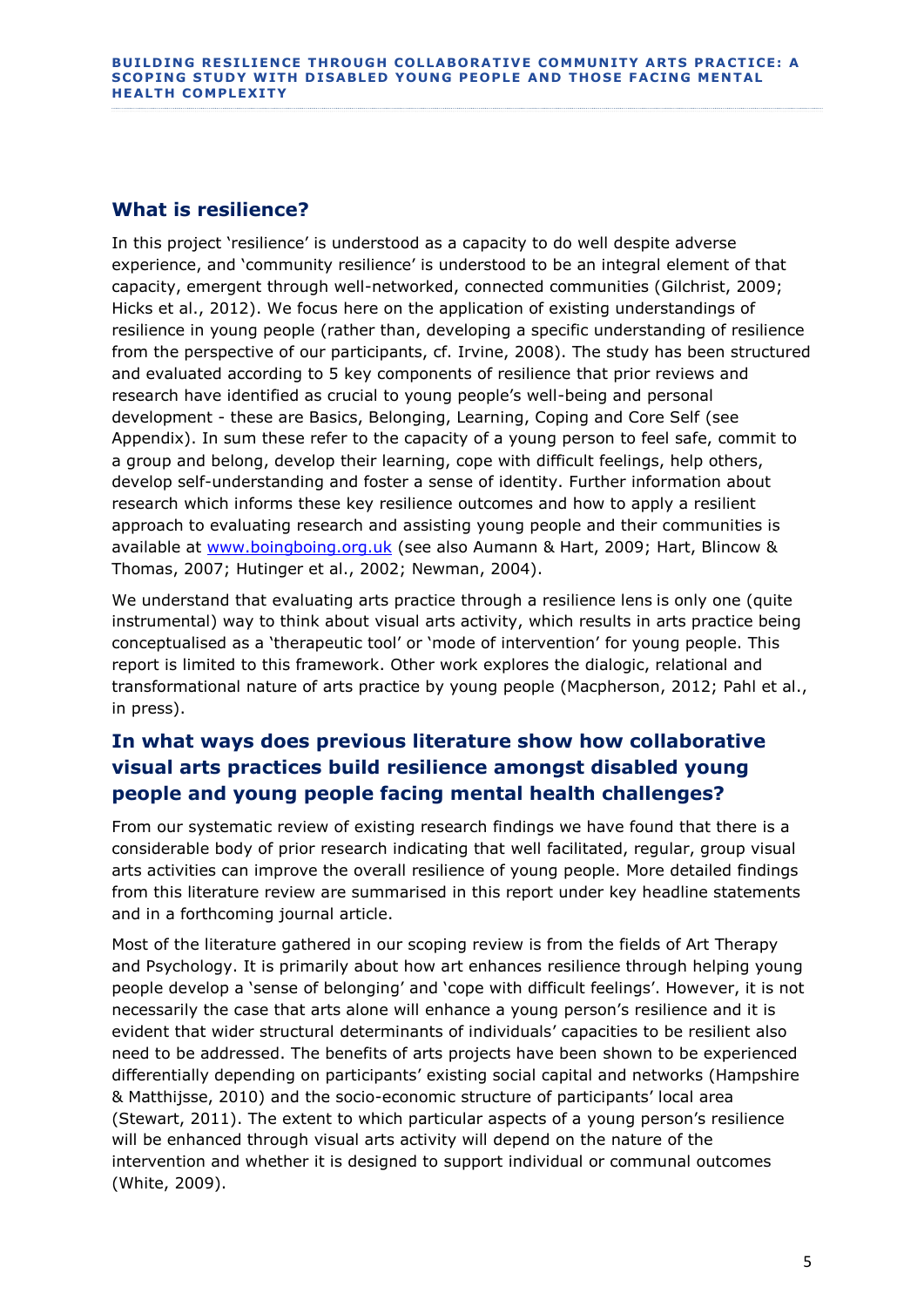#### **Visual arts can foster a safe space, helping young people connect and develop a sense of belonging through verbal and non-verbal means**

Prior research shows that participation in group visual arts activity can foster a sense of belonging (Parr, 2006; Skudrzyk, 2009), stimulate new social interactions (Askins & Pain, 2011), and 'mirror pro-social experience' which are sometimes lacked in a wider community setting (Cumming & Visser, 2009; Slayton, 2012)<sup>ii</sup>. Arts practice can be particularly appropriate in engaging diverse groups and those with learning difficulty because it enables forms of non-verbal dialogue and mutuality (Bethards, 2003; Elkis-Abuhoff, 2008; Gabriels & Gaffey, 2012; Macpherson & Bleasedale, 2012), a finding echoed in our own workshops. However, it is important not to over-romanticize arts participation and its potential contribution to young people's individual and community resilience and sense of belonging. Sometimes feelings of belonging within arts groups are only partial and feelings of otherness can also be exacerbated in these settings (see Parr, 2006).

#### **Visual arts can develop young people's confidence, their ability to focus and their specific artistic skill set**

Resilience can be built through learning a specific art skill set (for example see Borzi, Phillips, & Dietz's, 2006, work in 23 schools in Illinois). Crucially though, skills and learning objectives need to be balanced against the benefits of a non-judgmental environment in the art room. All prior research projects in the arts for resilience field point towards the need to provide arts activity in a safe, supporting, unthreatening environment. However, individuals also need to be engaged in tasks which match optimal levels of skill and challenge in order to facilitate flow and learning. Thus activities in a diverse group need to be chosen which can accommodate a range of skill levels and capacities. How learning in the arts transfers to learning and behaviour in other contexts remains contested research terrain (Rostan, 2006).

#### **Visual arts can help young people develop a sense of identity, self-awareness and self-esteem**

It is undoubtedly the case that participation in visual arts activity can help people understand themselves better and cope with difficult feelings. The evidence base for this is vast. Our focus was on studies that specifically mention resilience in relationship to young people with mental health or learning difficulties. Arts activities have been found to aid adolescents in developing their sense of identity as well as preserving their autonomy by giving them a sense of mastery and control (Chambala, 2008; Jessup, Cornell & Bundy, 2010; Raghuraman, 2000; Roaten, 2011). Exhibiting the work of young people in a gallery setting has also been found to instil a sense of hope and enhance their self-esteem (MacLean, 2008; NIAD Art Center, 2012).

#### **Visual arts can help young people explore and express difficult feelings**

Arts activity can help in coping with feelings, externalising difficult thoughts and with the recovery from mental health difficulty (Dyer & Hunter, 2009; Lamont Brunero & Sutton, 2009). Coholic has conducted a significant body of research in the arts for resilience field (Coholic, 2011; Coholic, Eys & Lougheed, 2012; Coholic, Lougheed & Lebreton, 2009) using arts activities as a therapeutic tool in themselves, and a means through which to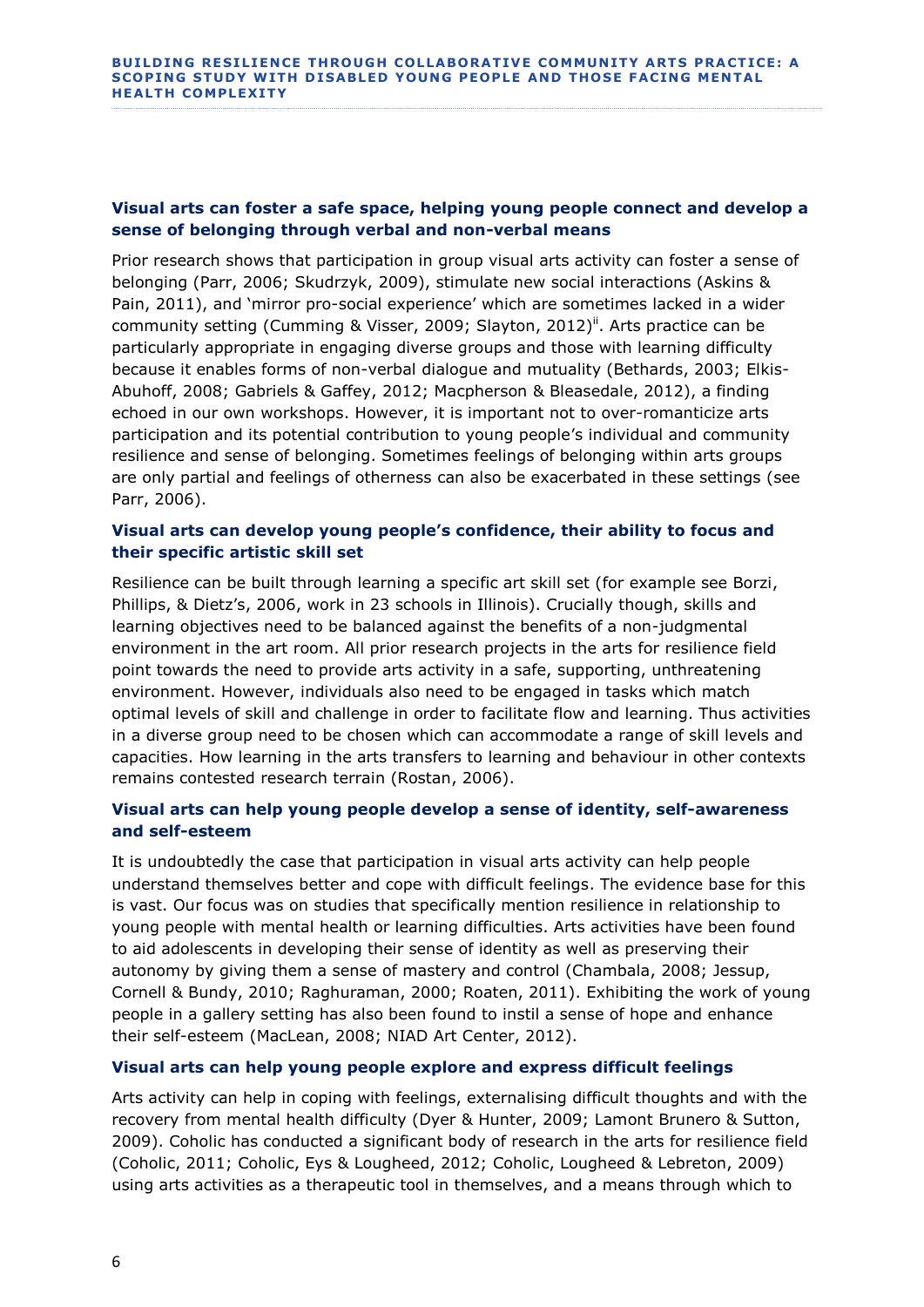enhance the mindfulness of young people. In her recent work she compared two groups, one which practised mindfulness techniques, including breathing and meditation work and emotion pictures, and the other a more standard arts and crafts group. She found that arts activities in the former group - which incorporated a specific mindfulness component - helped with emotional regulation, social and coping skills, and can improve aspects of self-awareness, self-esteem and resilience.

Other research with those who experience mental health complexity and learning difficulty found a reduction in the occurrence of behaviours associated with mental illness, and increases in personally expressive behaviours, as a result of participating in visual arts activity (Malley, Dattilo & Gast, 2002; Rapp-Paglicci, Stewart & Rowe, 2009). For those who self-harm, visual arts has been found to be particularly useful because it provides opportunities to exercise the same destructive and integrative urges that underlie their self-abuse (Milia, 1996), a finding which we found echoed in our own workshops. Participation in group arts programs have also been shown to help prevent youth re-offending (Shelton, 2008).

Despite significant evidence that participation in regular group visual arts activity can be beneficial for young people's resilience we cannot assume that changes to those participating in visual arts projects will be unequivocally good or straightforward. There are also competing perspectives on the extent to which the benefits of art making are intrinsic to the process of art making itself, and the necessity of an art therapist to instruct or interpret the outputs of any work. Not all research has found group arts based approaches helpful to participants - a number of studies point towards the risk that art may allow participants to reconnect with difficult feelings that un-qualified or underresourced facilitators do not have the capacity to deal with (see for example, Fitzsimmons & Levy, 1997; Parr, 2006; Springham, 2008). Therefore, caution must be exercised in this area, and there certainly is no one size fits all approach that can be recommended here. High levels of support are required if developing a program for a diverse group of individuals with complex needs.

# **What can be learnt from a planned visual arts intervention with community partners about the possible links between collaborative arts practice and resilience?**

Firstly, visual arts strategies for achieving resilience need to be tailored effectively to the setting and objectives of a program. For commissioners it is important to remain alert to the values which underpin individual art facilitators' approaches. An excellent 'do's and don'ts' for those involved in commissioning collaborative community arts projects is available in the latest Arts Council 'Be Creative, Be Well' publication (Ings, Crane & Cameron, 2012, pp. 10-13).

Artists, psychologists, social geographers and play therapists working on our project had differing interpretations of resilience and the mechanisms through which resilience might be achieved. The research literature shows that the most successful arts for resilience programs tend to combine more than one of the strategies below. We chose to use approaches 1-4 in order to develop work that had both an individual and community orientation: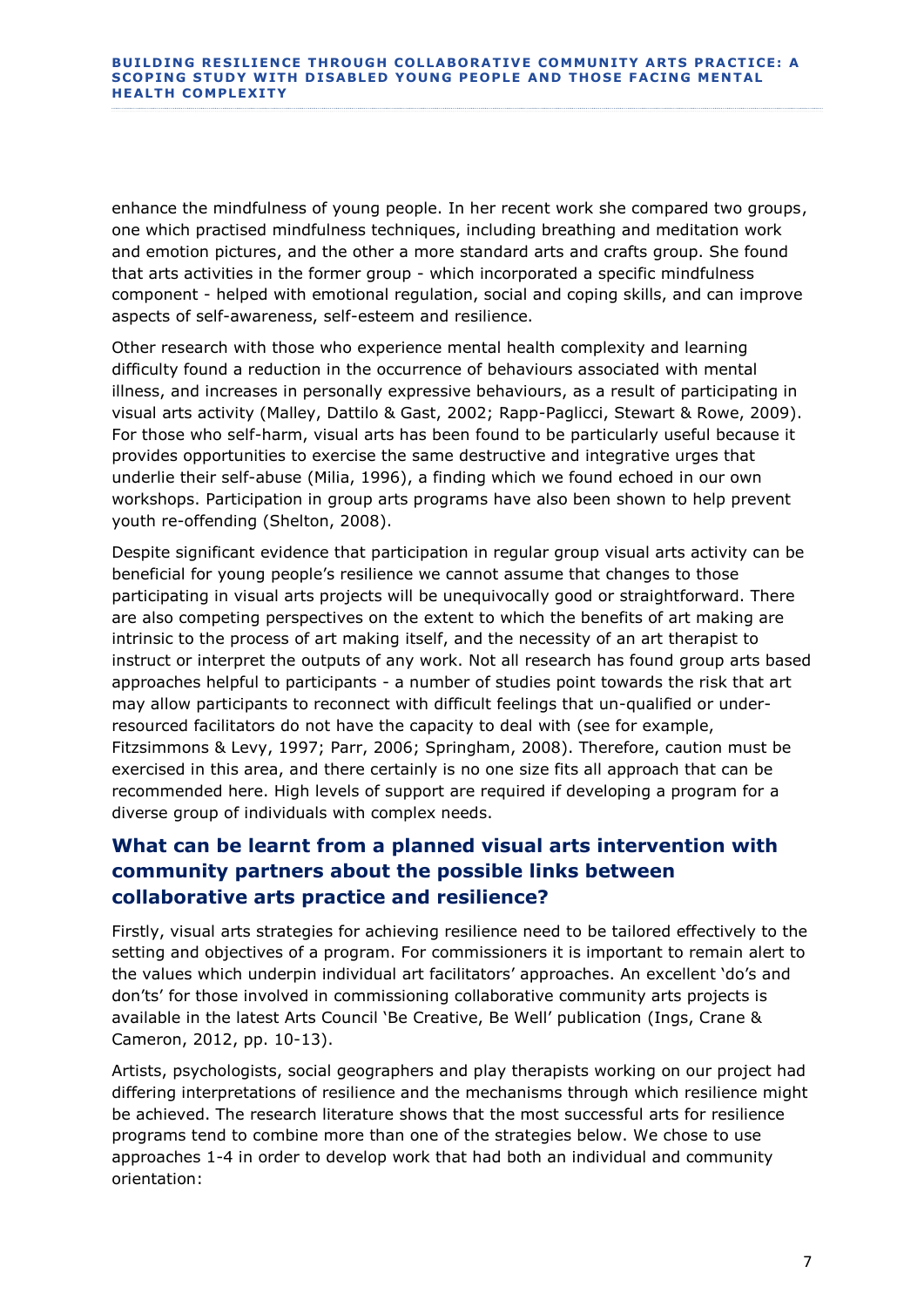- 1) Using visual art to help communicate pro-health, pro-resilience messages.
- 2) Using visual art to help young people cope with difficult feelings which may be hard/impossible to articulate.
- 3) Using skills based visual art workshops to help young people develop a range of core components of resilience.
- 4) Using arts activities to help foster social empowerment and communicate the lived experience of participants to wider communities.
- 5) Using visual art methods to help young people talk about their own resilience individually or in a group.
- 6) Choosing a component of arts practice (such as mindfulness of feelings) which is known to be resilience-promoting and focusing on this activity.

Secondly, through interview, observation, focus group discussion and collaboration on project outputs, the following were identified as key resilience outcomes for participants in this study:

- Crucially visual arts participation was extremely beneficial to young people's sense of belonging and their ability to cope with difficult feelings (these topics arose repeatedly in interview, focus group and observation). One participant stated, *"I used to self-harm… and painting, is like producing fluid, producing blood, it is kinetic, but it is less destructive."*
- The workshops enabled neuro-diverse young people to work alongside each other collaboratively and learn from each other.
- All participants learnt a new skill at the weekly workshops and many mentioned how this increased their sense of confidence.
- The young people facing mental health complexity identified repeatedly the importance of art for externalising and accepting difficult feelings. They stated how art was empowering because it gave them the autonomy to work through their own issues compared to seeing a counsellor and they described how, *"Emotions aren't always verbal things so doing art is a really useful way of expressing those things."*
- We provided a non-judgmental, safe, supportive atmosphere which many participants identified as a key reason for returning each week.
- Validation, self-acceptance and pride were experienced by young people through public exhibition of their work at our summer exhibition and audience feedback.
- Development of new role-models in the leaders, new friendship networks, new strategies of coping with difficult feelings through practising art at home.
- Two of our participants have proceeded to further arts study partly as a result of our workshops. In fact one is now following the University of Brighton MA in inclusive arts practice as a result of participating.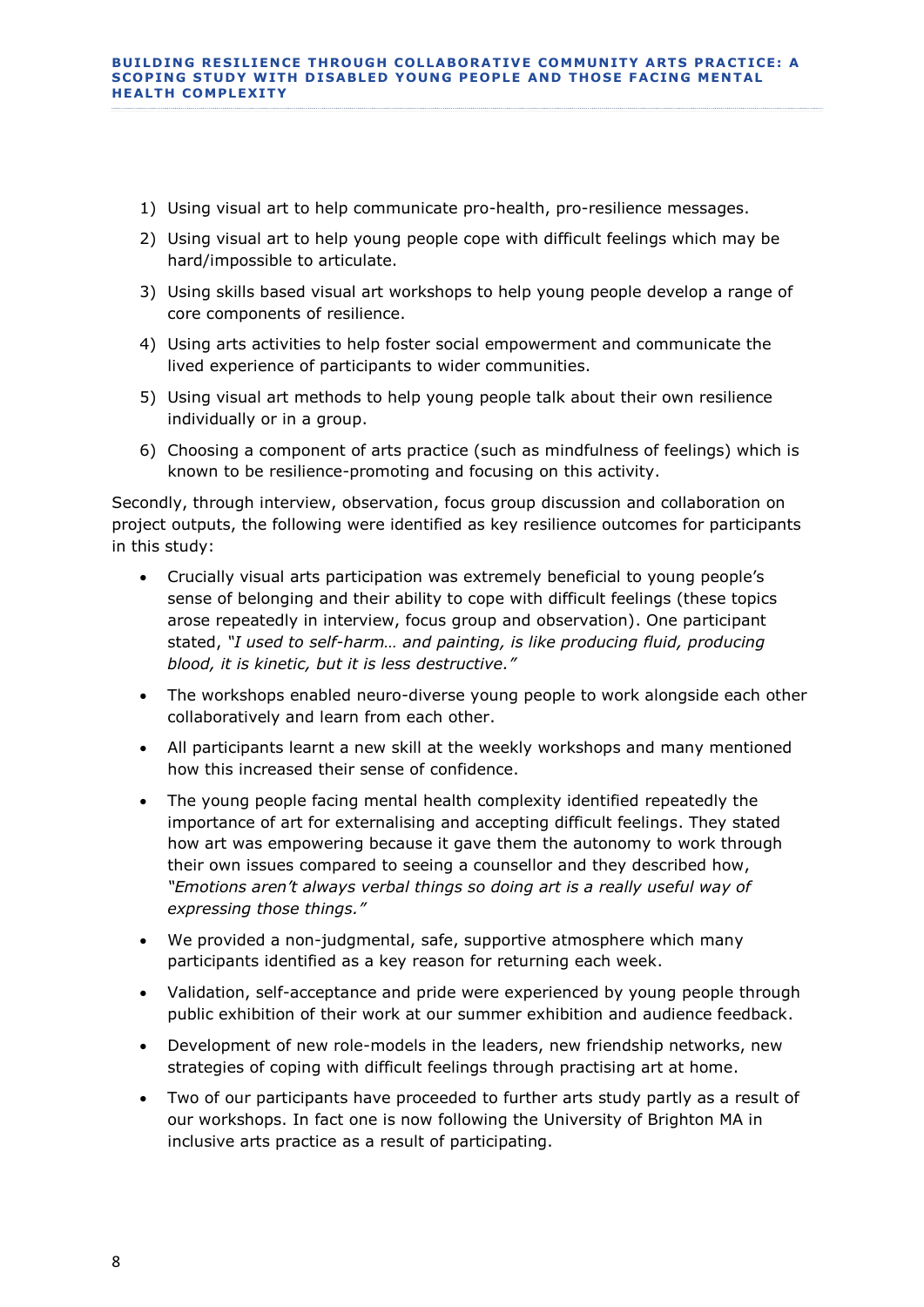The satisfaction of co-authoring a guide to resilience-focused arts practices and presenting project findings at the practitioner day.

Thirdly, we discovered there was no existing self-evaluative measure of resilience that was in a format and language that might be accessible to people with learning disability. Therefore as part of this research we re-worded and developed questions from an existing valid measure (Connor-Davidson, 2003) and constructed our own more accessible measure of resilience to be filled out by participants. While the scale we constructed showed only slight positive change in respondents, the scales proved to be a useful jumping off point for further, more in-depth discussion with some participants about the nature of their own resilience.

Fourthly, we re-discovered the labour intensive nature of working with complex groups in a visual arts setting, the high levels of preparation and support required, and the difficulty in reaching and encouraging those most in need to regularly attend. Delivering this sort of program in a safe, supportive and constructive manner takes time. This has not always been a temporality compatible with research delivery and university ethics boards (see Bastian, 2011; Durham Community Research Team, 2011).

## **Recommendations for future research**

- The majority of studies and evaluations of arts for resilience (including this one) occur over a short time scale. Further longitudinal studies are required to address the question of whether the resilience benefits identified are sustained beyond actual timescale of participation.
- Further research is required in order to develop an accessible scale and measure of resilience which is appropriate to people with moderate learning difficulties. Some initial explorative work on this was done, however it requires validation.
- Further work is needed to ensure that the delivery of this sort of arts program in the future involves lasting partnerships with all key stakeholders rather than a stand-alone intervention.
- Further work is required on how best to deliver cost-effective, sustainable projects which can cater for the requirements of a diversity of young people. Could different sorts of arts groups support each other in the future? For example, could young people with moderate learning disabilities be facilitated to work alongside other sorts of regular art groups?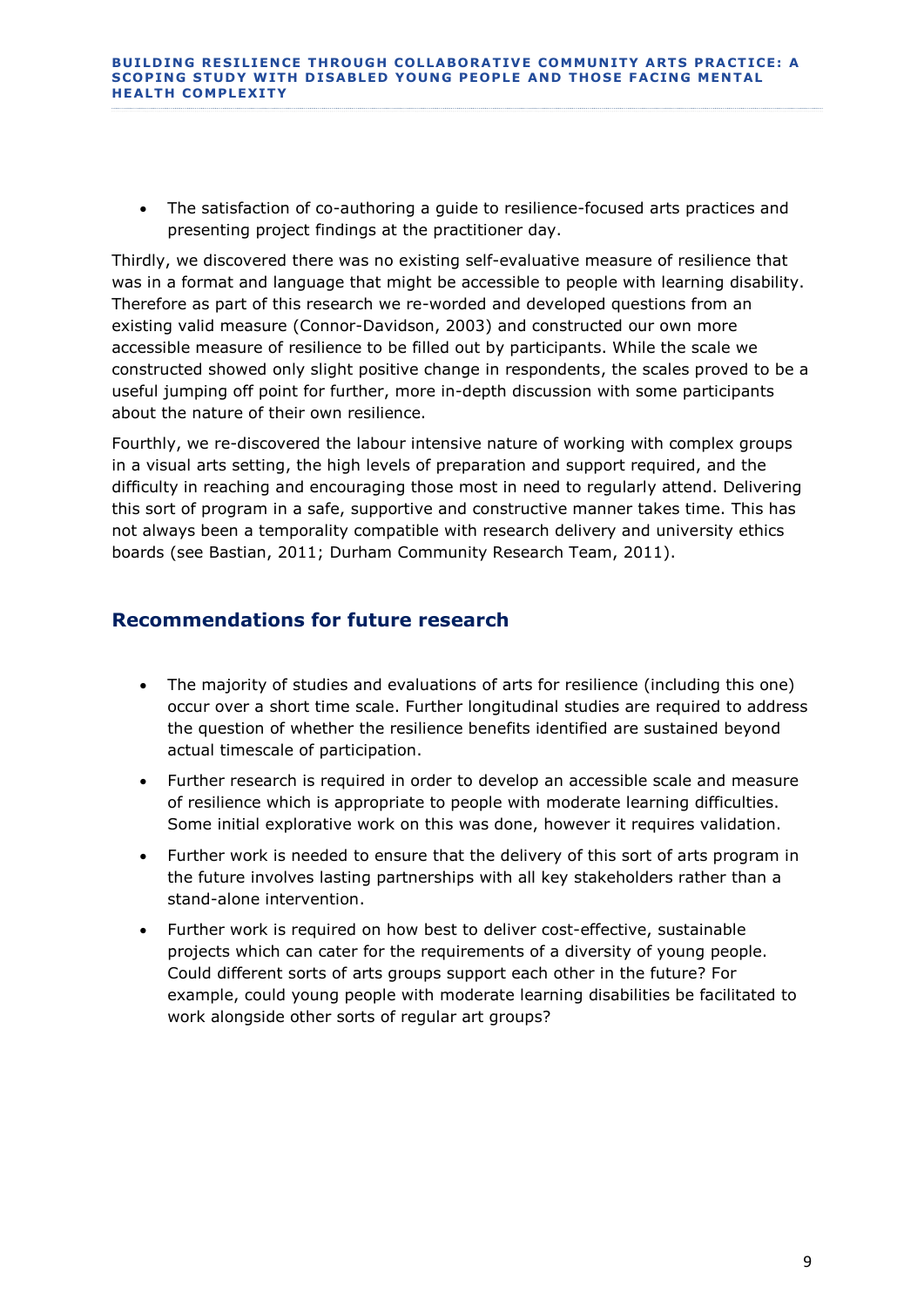# **References and external links**

Askins, K., & Pain, R. (2011). Contact zones: participation, materiality, and the messiness of interaction. *Environment and Planning D: Society and Space, 29*(5), 803- 821.

Aumann, K., & Hart, A. (2009). *Helping children with complex needs bounce back: Resilient Therapy for parents and professionals*. London: Jessica Kingsley.

Bastian, M. (2011). Temporal connectivities: a scoping study of the available research on time and community [Project Report]. AHRC. Retrieved from [http://www.cresc.ac.uk/sites/default/files/Bastian%20-](http://www.cresc.ac.uk/sites/default/files/Bastian%20-%20Time%20and%20Community%20Discussion%20Paper.pdf) [%20Time%20and%20Community%20Discussion%20Paper.pdf](http://www.cresc.ac.uk/sites/default/files/Bastian%20-%20Time%20and%20Community%20Discussion%20Paper.pdf)

Bethards, C. M. (2003). Configuring a vision for art-making with students who have disabilities. Retrieved from Dissertation Abstracts International. (70512147)

Borzi, M., Phillips, K., & Dietz, J. (2006). I sing the body electric: health prevention and resiliency through engagement in the arts. *International Electronic Journal of Health Education, 9*, 154-165.

Chambala, A. (2008). Anxiety and art therapy: treatment in the public eye. *Art Therapy, 25*(4), 187-189.

Coholic, D. (2011). Exploring the feasibility and benefits of arts-based mindfulnessbased practices with young people in need: aiming to improve aspects of resilience. *Child and Youth Care Forum, 44*(4), 303-317*.*

Coholic, D., Eys, M., & Lougheed, S. (2012). Investigating the effectiveness of an artsbased and mindfulness-based group program for the improvement of resilience in children in need. *Journal of Child & Family Studies, 21*(5), 833-844.

Coholic, D., Lougheed, S., & Lebreton, J. (2009). The helpfulness of holistic arts-based group work with children living in foster care. *Social Work With Groups, 32*(1&2), 29-46.

Connor, K. M., & Davidson, J. R. T. (2003). Development of a new resilience scale: The Connor–Davidson Resilience Scale (CD–RISC). *Depression and Anxiety, 18*(2), 76–82.

Cumming, S., & Visser, J. (2009). Using art with vulnerable children. *Support for Learning, 24*(4), 151-158.

Durham Community Research Team (2011). Community-based participatory research: ethical challenges [Project Report]. AHRC. Retrieved from [http://www.dur.ac.uk/resources/sass/research/briefings/ResearchBriefing10-](http://www.dur.ac.uk/resources/sass/research/briefings/ResearchBriefing10-CBPREthicalChallenges.pdf) [CBPREthicalChallenges.pdf](http://www.dur.ac.uk/resources/sass/research/briefings/ResearchBriefing10-CBPREthicalChallenges.pdf)

Dyer, G., & Hunter, E. (2009). Creative recovery: art for mental health's sake. *Australasian Psychiatry, 17*, S146-150.

Elkis-Abuhoff, D. L. (2008). Art therapy applied to an adolescent with Asperger's syndrome. *The Arts in Psychotherapy, 35*(4), 262-270.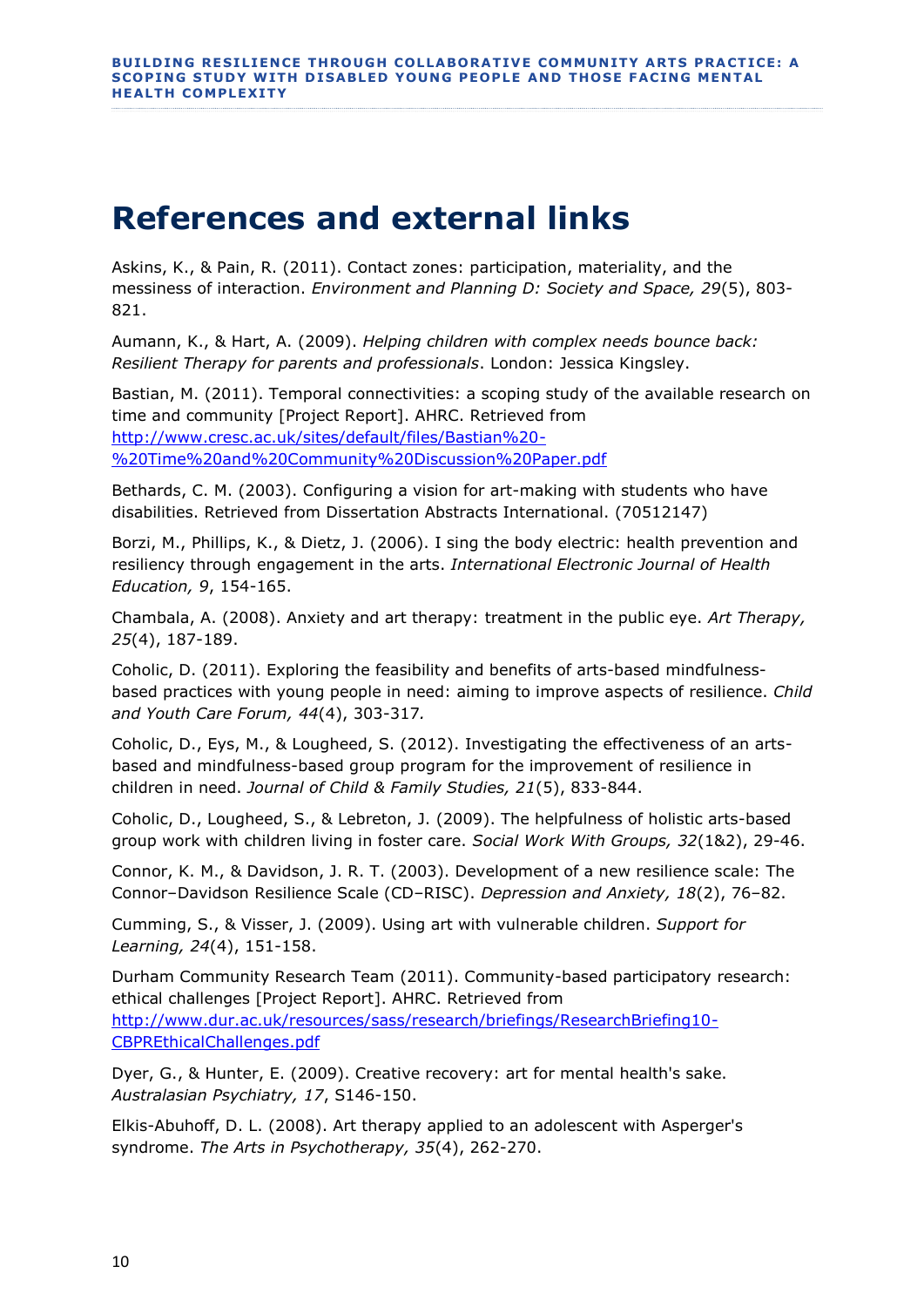Fitzsimmons, J., & Levy, R. (1997). An art therapy group for young people with eating difficulties. *Groupwork, 9*(3), 283-291.

Gabriels, R. L., & Gaffey, L. J. (2012). Art therapy with children on the autism spectrum. In C. A. Malchiodi (Ed.), *Handbook of art therapy* (2nd ed.) (pp. 205-221). New York, NY US: Guilford Press.

Gilchrist, A. (2009). *The well-connected community: a networking approach to community development* (2nd ed.). Bristol: The Policy Press.

Hart, A., Blincow, D., & Thomas, H. (2007). *Resilient Therapy with children and families*. London: Brunner Routledge.

Hampshire, K. R., & Matthijsse, M. (2010). Can arts projects improve young people's wellbeing? A social capital approach. *Social Science & Medicine, 71*(4), 708-716.

Hicks, L., Simpson, D., Mathews, I., Crawford, K., Koorts, H., & Cooper, K. (2012). A scoping review to establish the relationship of community to the lives of looked after children and young people [Project Report]. AHRC. Retrieved from [http://eprints.lincoln.ac.uk/6066/1/Communities\\_in\\_care\\_-\\_A\\_scoping\\_review.pdf](http://eprints.lincoln.ac.uk/6066/1/Communities_in_care_-_A_scoping_review.pdf)

Hutinger, P., Potter, J., Schneider, C., Guzman, M., & Johanson, J. (2002). *Expressive arts outreach project, 1997-2000: A final report*. Illinois: US Department of Education.

Ings, R., Crane, N., & Cameron, M. (2012). *Be creative be well. Arts, wellbeing and local communities: an evaluation*. London: Arts Council England.

Irvine, A. N. (2008). Social relationships from the perspectives of persons with developmental disabilities, their family members, educators, and employers. Retrieved from ProQuest Information & Learning. (2008-99071-025)

Jessup, G. M., Cornell, E., & Bundy, A. C. (2010). The treasure in leisure activities: fostering resilience in young people who are blind. *Journal of Visual Impairment & Blindness, 104*(7), 419-430.

Lamont, S., Brunero, S., & Sutton, D. (2009). Art psychotherapy in a consumer diagnosed with borderline personality disorder: a case study. *International Journal of Mental Health Nursing, 18*(3), 164-172.

MacLean, J. (2008). The Art of Inclusion. *Canadian Review of Art Education: Research and Issues, 35*, 75-98.

Macpherson, H. M. (under review, 2012). Locating D/disability in live D/disability performance art. Submitted to *Social and Cultural Geographies*.

Macpherson, H. M., Hart, A., & Heaver, B. (in preparation, 2013). Impacts between academic researchers and community partners: some critical reflections on impact agendas in a 'visual arts for resilience' research project. *Social and Cultural Geographies special issue*.

Macpherson, H. M., & Bleasedale, B. (2012). Journeys in ink: re-presenting the spaces of inclusive arts practice in cultural geographies, 19(4).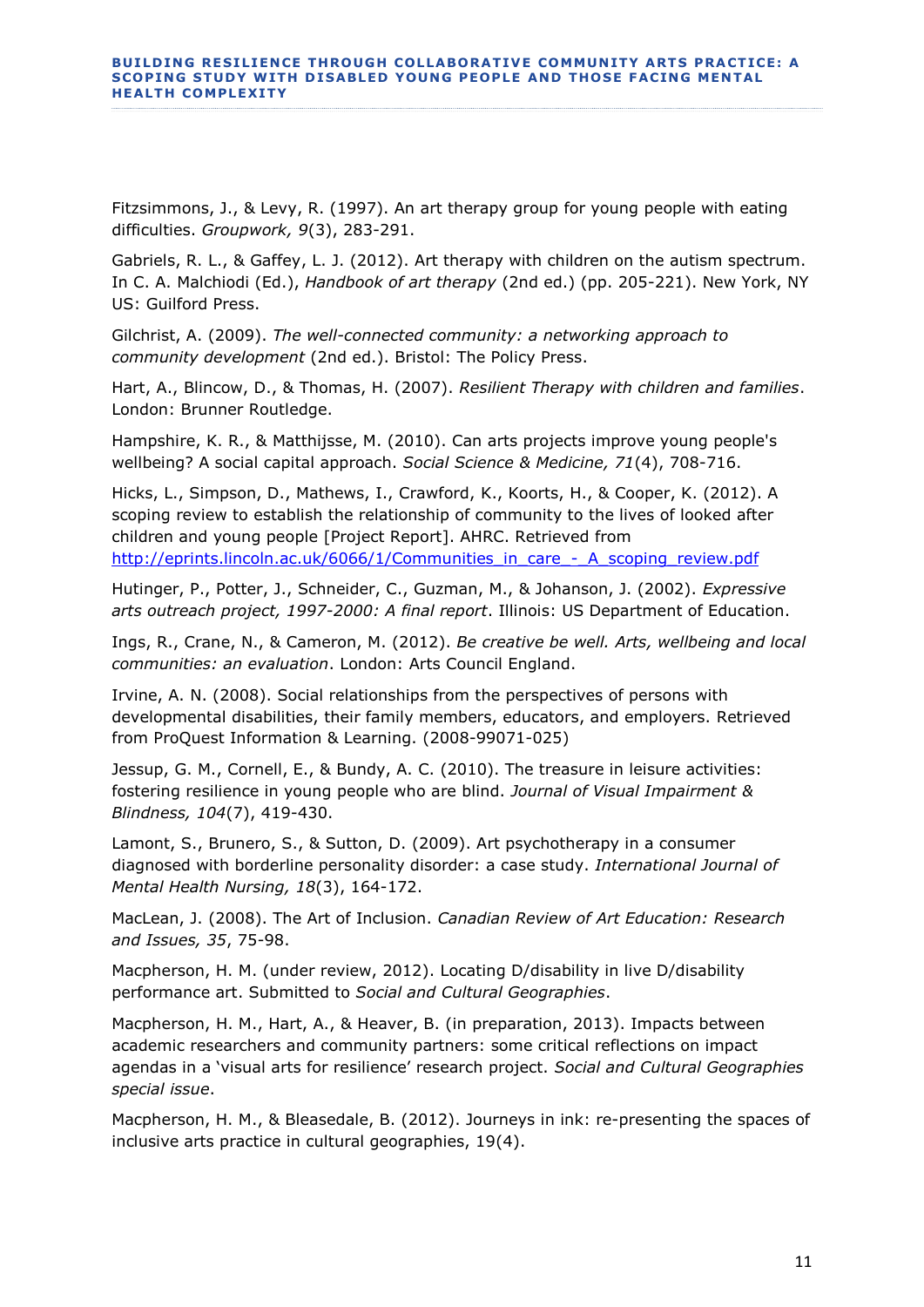Malley, S. M., Dattilo, J., & Gast, D. (2002). Effects of visual arts instruction on the mental health of adults with mental retardation and mental illness. *Mental Retardation, 40*(4), 278-296.

Milia, D. (1996). Art therapy with a self-mutilating adolescent girl. *American Journal of Art Therapy, 34*, 98-106.

NIAD Art Center (2012). NIAD Art Center: empowering artists with disabilities. Retrieved from<http://niadart.org/>

Newman, T. (2004). *What works in building resilience? A review of the evidence.* Ilford: Barnardo's.

Pahl, K., Hackett, A., Boome, V., Birch, R., Walton, N., with Bradley, C., Clark, A., Foster, C., Hanson, S., Hartman, E., Hellard, M., & Stokes, A. (in press). A Space to Engage: The Hepworth Wakefield.

Parr, H. (2006). Mental health, the arts and belongings. *Transactions of the Institute of British Geographers, 31*,150–166.

Raghuraman, R. S. (2000). Dungeons and dragons: dealing with emotional and behavioral issues of an adolescent with diabetes. *The Arts in Psychotherapy, 27*(1), 27- 39.

Rapp-Paglicci, L., Stewart, C., & Rowe, W. S. (2009). Evaluative the effects of the Prodigy Cultural Arts Program on symptoms of mental health disorders in at-risk and adjudicated youths. *Best Practices in Mental Health: An International Journal, 5*(1), 65- 73.

Roaten, G. (2011). Innovative and brain-friendly strategies for building a therapeutic alliance with adolescents. *Journal of Creativity in Mental Health, 6*(4), 298-314.

Rostan, S. M. (2006). A young artist's story: advancing knowledge and the development of artistic talent and creativity in children. In J. C. Kaufman and J. Baer, *Creativity and reason in cognitive development* (pp. 244-268). New York, NY US: Cambridge University Press.

Shelton, D. (2008). Translating theory into practice: results of a 2-year trial for the LEAD programme. *Journal of Psychiatric and Mental Health Nursing, 15*(4), 313-321.

Skudrzyk, B., Zera, D. A., McMahon, G., Schmidt, R., Boyne, J., & Spannaus, R. (2009). Learning to relate: interweaving creative approaches in group counselling with adolescents. *Journal of Creativity in Mental Health, 4*(3), 249-261.

Slayton, S. C. (2012). Building community as social action: an art therapy group with adolescent males. *The Arts in Psychotherapy, 39*(3), 179-185.

Springham, N. (2008). Through the eyes of the law: what is it about art that can harm people? *International Journal of Art Therapy, 13*(2), 65-73.

Stewart, C. (2011). The impact of neighborhood factors on mental health and academic outcomes for adolescents participating in the Prodigy Program. *Journal of Human Behavior in the Social Environment, 21*(4), 383-397.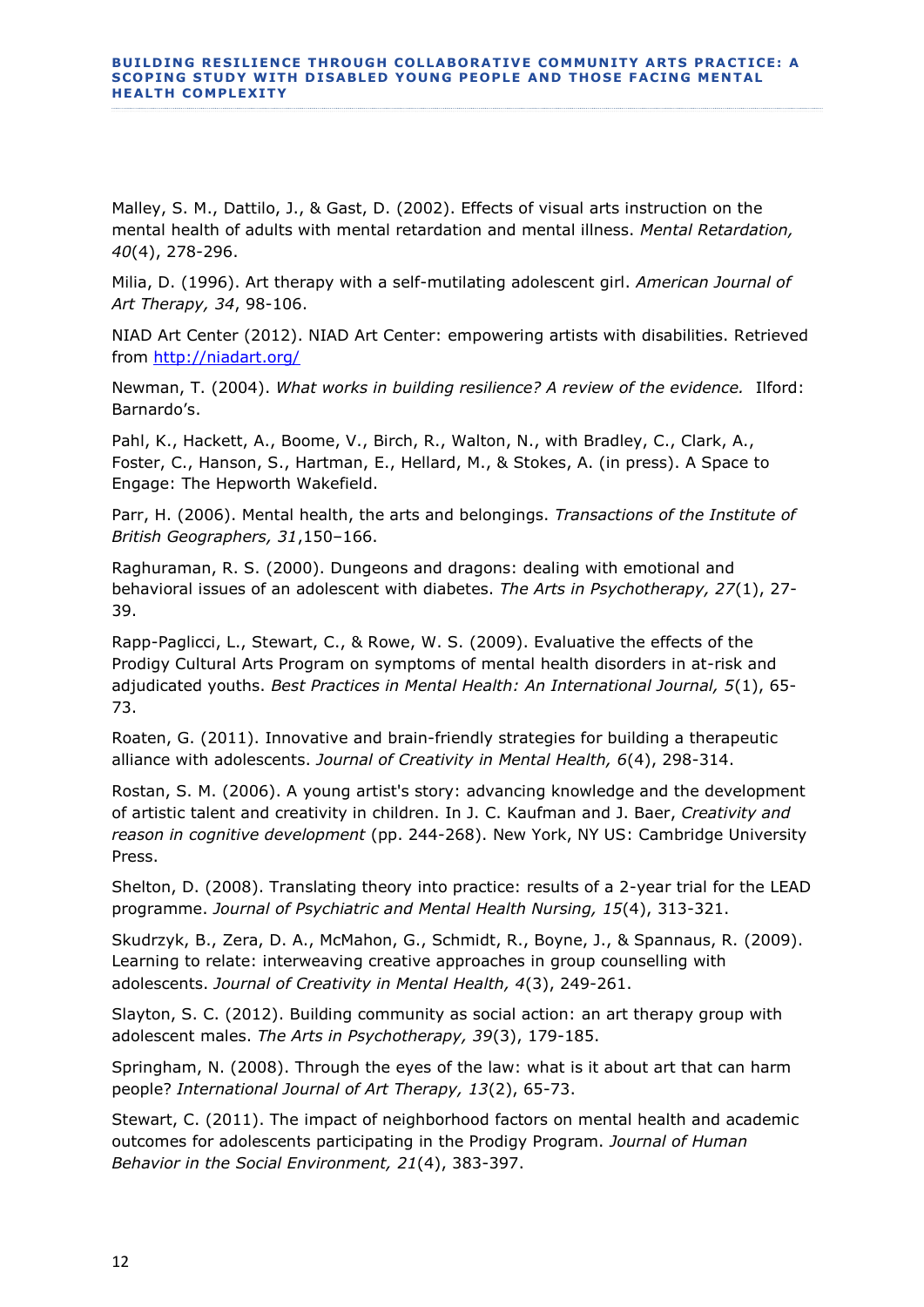#### **BUILDING RESILIENCE THROUGH COLLABORATIVE COMMUNITY ARTS PRACTICE: A SCOPING STUDY WITH DISABLED YOUNG PEOPLE AND THOSE FACING MENTAL HEALTH COMPLEX IT Y**

White, M. (2009). *Arts development in community health: a social tonic*. Oxford: Radcliffe Publishing Ltd.

#### **Arts organizations with exemplary practice**: **Links and resources**

Internationally programs are using arts to build resilience, connect with and develop the talent of excluded young people.

Social Arts Services [http://communityarts.org.uk](http://communityarts.org.uk/)

Helium - a new Arts and Health organisation serving children, their families and health care communities nationwide<http://www.helium.ie/>

Boeltzig, H., Hasnain, R., & Sulewski, J. S. (2008). Effective career development strategies for young artists with disabilities. *The Institute Brief, 24*. Boston: Institute for Community Inclusion, University of Massachusetts [http://www.communityinclusion.org](http://www.communityinclusion.org/)

Creative Junctions - Partnerships and creative strategies to inspire young people and children<http://www.creativejunction.org.uk/>

DADAAWA Arts for social change [http://dadaawa.org.au](http://dadaawa.org.au/)

National Network for Arts in Health Canada (2012) <http://www.artsinhealth.ca/pages/environment-arts-health.html>

National Youth Arts Week Canada (2012)<http://youthartsweek.ca/>

Room 13 Scotland<http://room13scotland.com/>

Start2 - An excellent range of self-help resources including creative art activity ideas for those seeking to improve their well-being [http://www.start2.co.uk](http://www.start2.co.uk/)

Walsall Arts into Health Partnership (2012) <http://www.walsallartsintohealth.co.uk/mental-health>

Working in Public Seminar series: Art, Practice and Policy, UK [http://www.workinginpublicseminars.org](http://www.workinginpublicseminars.org/)

#### **Other practical guides for arts practitioners, foster carers, parents and social workers**

Camilleri, V. A. (Ed.) (2007). *Healing the inner city child: creative arts therapies with atrisk youth*. London: Jessica Kinsley.

Carey, L. (Ed.) (2006). *Expressive and creative arts methods for trauma survivors*. London: Jessica Kingsley.

Chambers, H. (2013). Looked after children, carers and culture. Retrieved from [http://www.ncb.org.uk/what-we-do/vulnerable-children/looked-after-children-carers](http://www.ncb.org.uk/what-we-do/vulnerable-children/looked-after-children-carers-and-culture)[and-culture](http://www.ncb.org.uk/what-we-do/vulnerable-children/looked-after-children-carers-and-culture) (skills for delivery of cultural activities)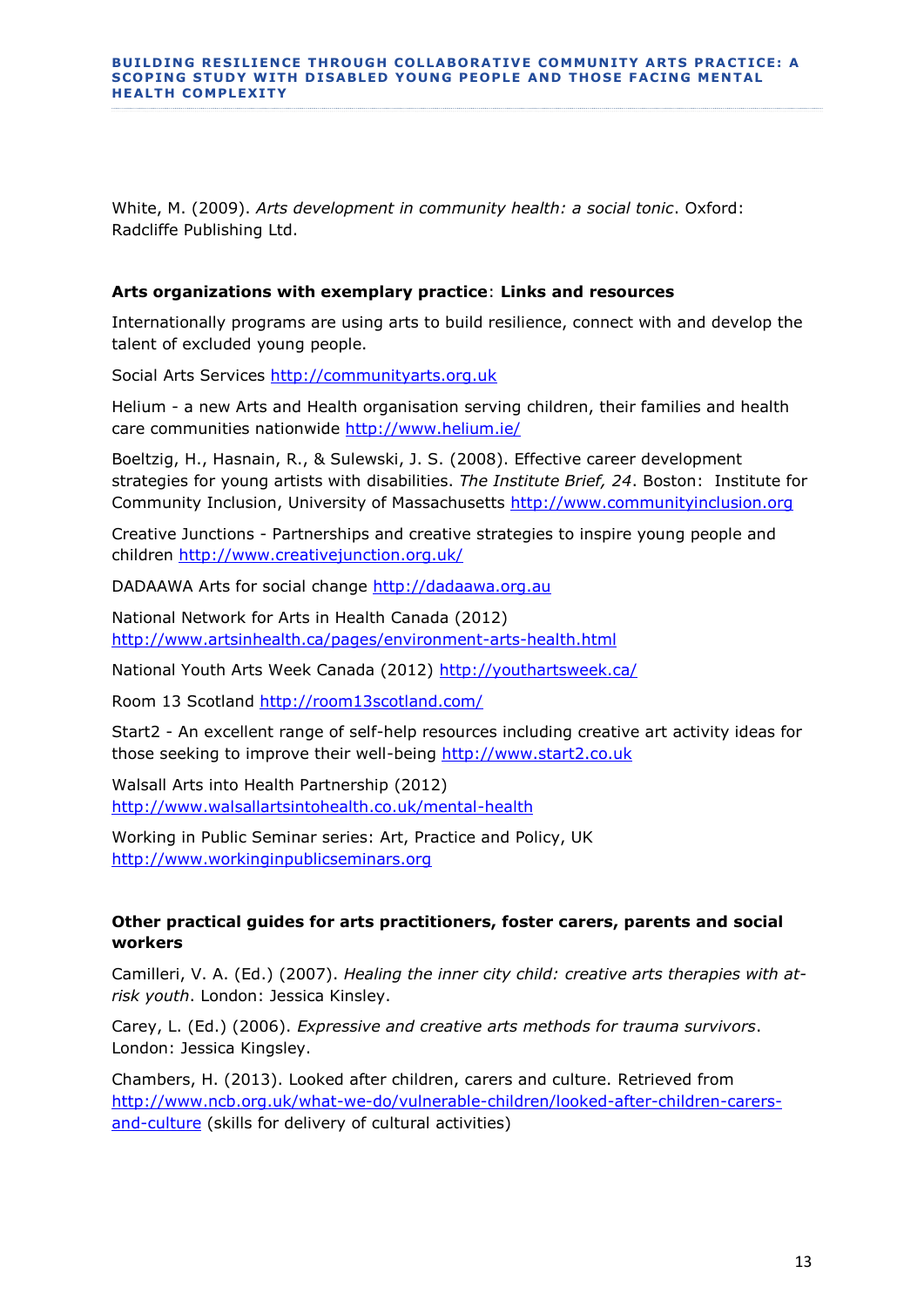Ciardiello, S. (2007). Review the books: Group work activities in generalist practice and creative therapy: 52 exercises for individuals and groups. *Social Work with Groups: A Journal of Community and Clinical Practice, 30*(4), 108-111.

Coholic, D. (2010). *Arts activities for children and young people in need: helping children develop mindfulness, spiritual awareness and self-esteem*. London: Jessica Kingsley.

Darley, S., & Heath, W. (2007). *The expressive arts activity book: a resource for professionals*. London: Jessica Kingsley.

Gabriels, R. L., & Gaffey, L. J. (2012). Art therapy with children on the autism spectrum. In C. A. Malchiodi (Ed.), *Handbook of art therapy* (2nd ed.) (pp. 205-221). New York, NY US: Guilford Press.

Jenkins, K. (2000). Mental health and the arts: working together. *The Bulletin of Good Practice in Popular Education, 5*, 51-53.

Malchiodi, C. A. (2012). *Handbook of art therapy* (2nd ed.). New York, NY US: Guilford Press.

Myths and Mirrors (2012). Myths and Mirrors community arts - a multi-disciplinary arts organization in Canada. Retrieved from<http://mythsandmirrors.wordpress.com/>

Nind, M. (2008). Conducting qualitative research with people with learning, communication and other disabilities: methodological challenges. ESRC National Centre for Research Methods Review Paper. Southampton: National Centre for Rese.

Randall, P. (1997). Art Works! Prevention programs for youth & communities. National Clearinghouse for Alcohol and Drug Information (NCADI). (model programmes for art interventions with young people)

Report published: Brighton, 2012.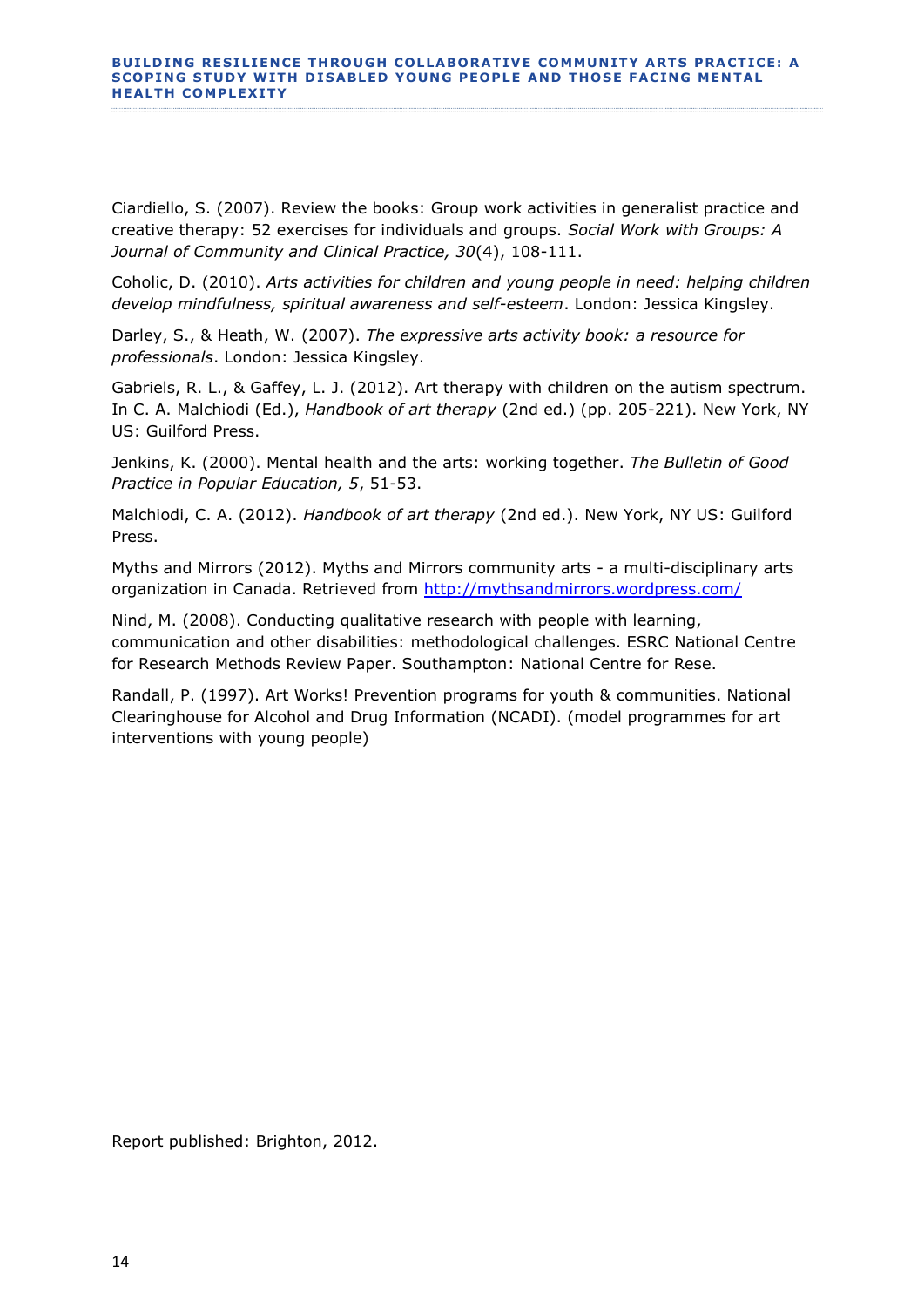#### **BUILDING RESILIENCE THROUGH COLLABORATIVE COMMUNITY ARTS PRACTICE: A SCOPING STUDY WITH DISABLED YOUNG PEOPLE AND THOSE FACING MENTAL HEALTH COMPLEXITY**

|                                                                                                                                         | <b>CORE SELF</b>      | Instil a sense of hope                                                                        | Support the child/YP to  | understandother people's<br>feelings |  | Help the child/YP to know<br>her/himself  |                                                          | responsibility for healtimself<br>Help the child/YP take |                                |                        | Foster their talents                |                                           | specific problems, use<br>tested treatments for<br>There are tried and<br>them |                                             | <b>ENLISTING</b>                           |  |
|-----------------------------------------------------------------------------------------------------------------------------------------|-----------------------|-----------------------------------------------------------------------------------------------|--------------------------|--------------------------------------|--|-------------------------------------------|----------------------------------------------------------|----------------------------------------------------------|--------------------------------|------------------------|-------------------------------------|-------------------------------------------|--------------------------------------------------------------------------------|---------------------------------------------|--------------------------------------------|--|
| (children and young people) Oct 2012. Adapted from Angie Hart and<br>Derek Blincow (2007) www.boingboing.org.uk<br>Resilience Framework | <b>COPING</b>         | Understanding boundaries and<br>keeping within them                                           | Being brave              | Solving problems                     |  | Putting on rose-tinted glasses            | Fostering their interests                                |                                                          | Calming down & self-soothing   |                        | Remember tomorrow is another<br>day | Lean on others when necessary             |                                                                                | Have a laugh                                |                                            |  |
|                                                                                                                                         | LEARNING              | Make school/college life<br>as well as possible<br>WOrk                                       |                          | Engage mentors for<br>children/YP    |  | Map out career or life plan               |                                                          | organise her/himself<br>Help the child/YP to             |                                |                        | Highlight achievements              |                                           | Develop life skills                                                            |                                             | <b>COMMITMENT</b>                          |  |
|                                                                                                                                         | <b>BELONGING</b>      | Help child/YP understand their place in the world<br>ind somewhere for the child/YP to belong | Tap into good influences | Keep relationships going             |  | The more healthy relationships the better | Take what you can relationships where there is some hope | Get together people the child/YP can count on            | Responsibilities & obligations |                        | Focus on good times and places      | ake sense of where child/YP has come from | a good experience of someone or something new<br>Predict                       | ake friends and mix with other children/YPs | NOBLE TRUTHS - underpinnings<br>CONSERVING |  |
|                                                                                                                                         | <b>BASICS</b>         | Good enough housing<br>Enough money to live                                                   |                          | Being safe                           |  | Access & transport                        |                                                          | Healthy diet                                             |                                | Exercise and fresh air |                                     | Enough sleep                              |                                                                                | Play & leisure                              | ACCEPTING                                  |  |
|                                                                                                                                         | <b>Broad</b><br>areas | Specific approaches                                                                           |                          |                                      |  |                                           |                                                          |                                                          |                                |                        |                                     |                                           |                                                                                |                                             |                                            |  |

# **Appendix – The Resilience Framework**